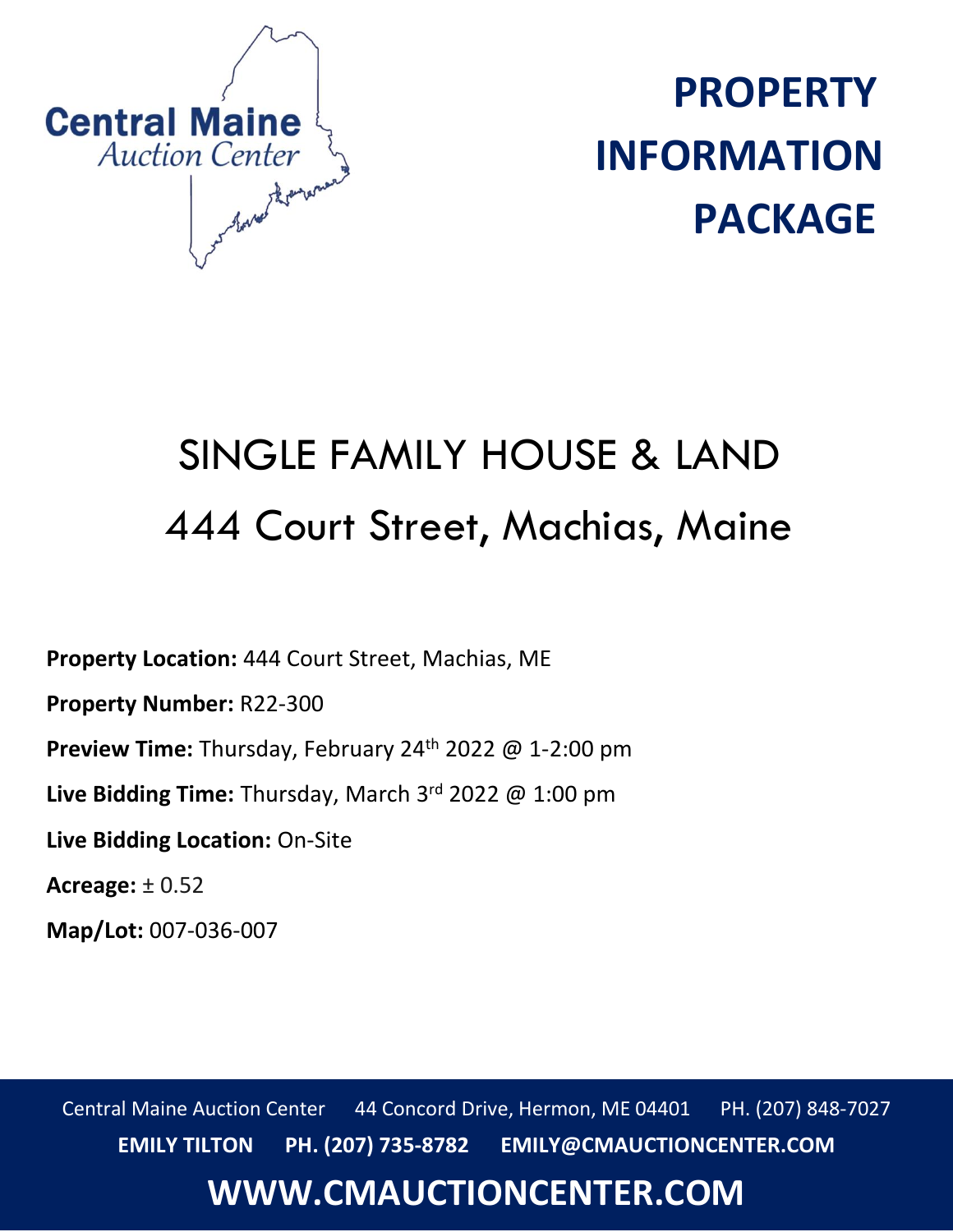#### **CENTRAL MAINE AUCTION CENTER**

44 CONCORD DRIVE, HERMON, MAINE 04401

(207) 848-7027 • CMAUCTIONCENTER.COM

#### **NOTICE: ATTENTION ALL PROSPECTIVE BIDDERS**

#### *CENTRAL MAINE AUCTION CENTER IS ACTING SOLEY AS AGENT FOR THE SELLER*

Dear Prospective Bidder:

Machias Savings Bank and Central Maine Auction Center, in conjunction with Realty of Maine would like to announce auction R22-300 consisting of real estate at 444 Court Street, Machias, Maine. The above property is subject to a \$5,000.00 deposit (nonrefundable to the highest bidder) in CASH or CERTIFIED U.S. FUNDS made payable to Machias Savings Bank (deposited with Auctioneer as qualification to bid). The property will be sold by public auction in as is-where is condition, subject to all outstanding municipal assessments.

All information contained in this document and/or any advertising and marketing material was obtained from sources deemed to be reliable. However, Central Maine Auction Center and the seller of this property and/or its agents make no warranties as to the accuracy, truthfulness and completeness of this information. Machias Savings Bank, Central Maine Auction Center and Realty of Maine make no warranties of any kind regarding its title to the property, physical condition, location, value, or compliance with any applicable federal, state or local law, ordinance and regulation, including zoning, or land use ordinances. Bidders must satisfy themselves to each of those matters as an ordinary and prudent buyer. For further information regarding the property, the public sale bidding details, and additional terms, contact Central Maine Auction Center directly.

#### **ADDITIONAL TERMS AND CONDITIONS MAY BE ANNOUNCED BY THE AUCTIONEER ON THE DATE OF THE PUBLIC SALE AND ARE INCORPORATED HEREIN BY REFERENCE.**

Central Maine Auction Center is available to assist you with any questions you may have regarding the property or our auction process. Our friendly, professional staff is committed to providing quality service and look forward to seeing you on auction day.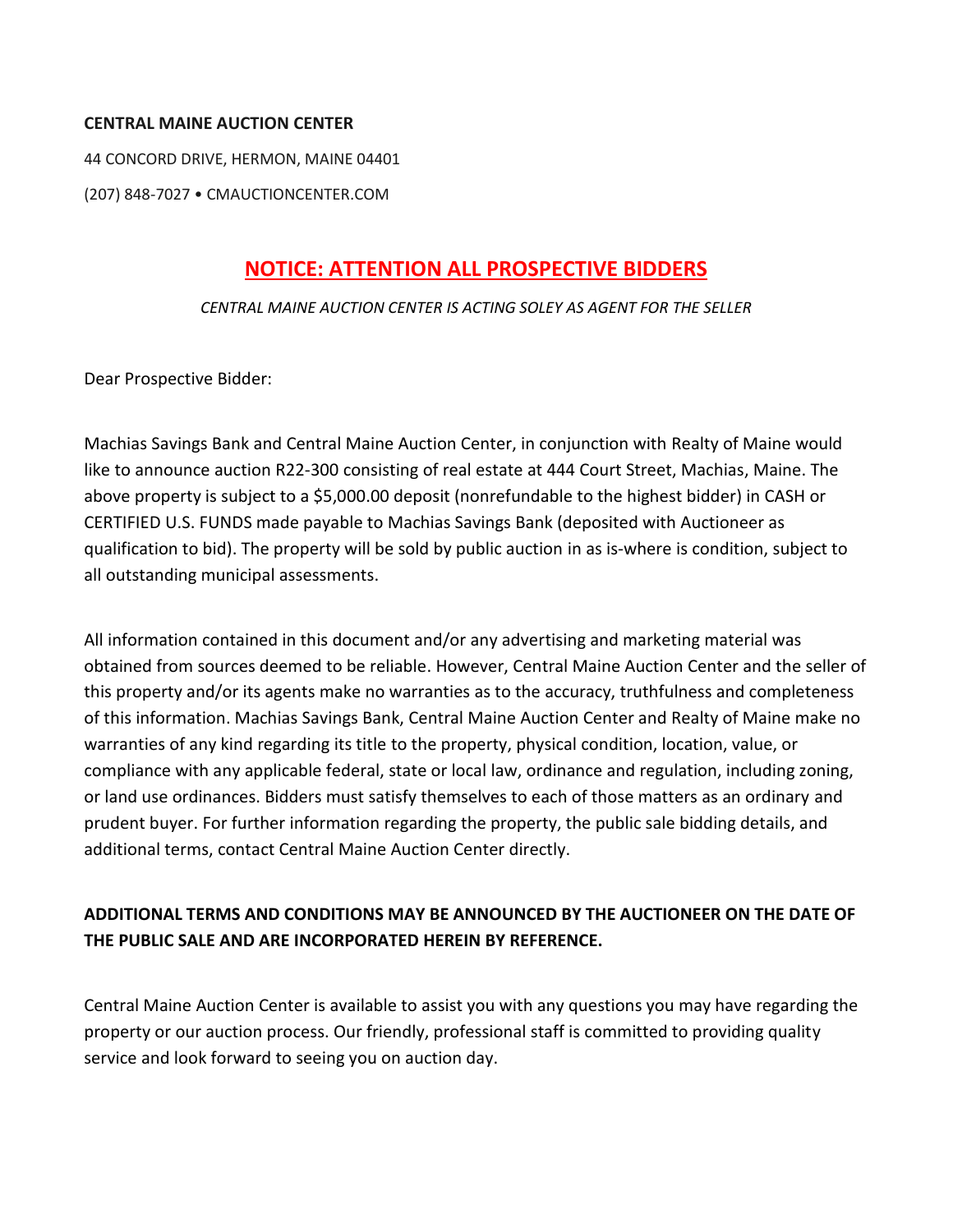| MACHIAS SAVINGS BANK,    |  |
|--------------------------|--|
| <b>PLAINTIFF</b>         |  |
| v.                       |  |
| ROBERT A. STEVENS,       |  |
| DEFENDANT and            |  |
| R.H. FOSTER ENERGY, LLC, |  |
| <b>PARTY IN INTEREST</b> |  |

#### *\*\*\*DISCLAIMER\*\*\**

Machias Savings Bank and Central Maine Auction Company have provided the information contained in this bid package to persons interested in bidding for the property described herein. Each believes the information contained herein to be accurate and complete. *However, neither Machias Savings Bank nor Central Maine Auction Company, nor their respective agents, employees or attorneys, make any warranties of any kind as to the accuracy or completeness of the information contained herein.* Interested bidders are urged to make such an independent investigation as to each of those matters to which an ordinary and prudent buyer would inquire.

Central Maine Auction Center, 44 Concord Drive, Hermon, Maine 04401 ■ (207) 848-7027 ■ www.cmauctioncenter.com ■ Beth Sleeper Roybal, Realty of Maine, 458 Main Street, Bangor, Maine 04401  $\bullet$  (207) 942-6310  $\bullet$  collectively, Auctioneer

Ryan P. Dumais, Esq., Eaton Peabody, 77 Sewall Street, Suite 3000; P.O. Box 5249, Augusta, Maine 04332-5249 ■ (207) 622-3747 ■ www.eatonpeabody.com ■ Attorneys for Machias Savings Bank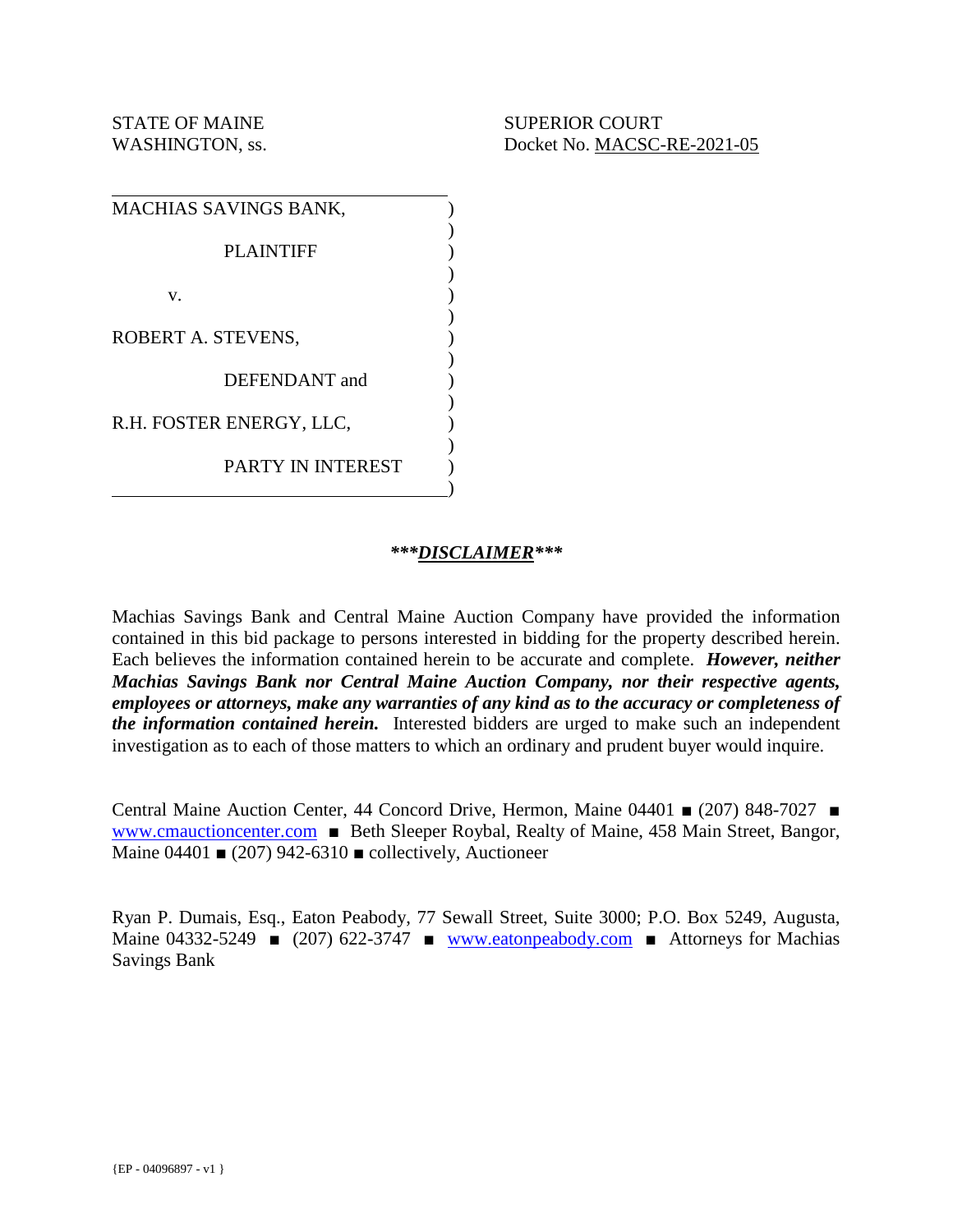#### **TERMS AND CONDITIONS OF PUBLIC SALE**

Machias Savings Bank v. Robert A. Stevens et al.

#### 444 Court Street, Machias, Washington County, Maine

 The following are the terms and conditions of the public sale of the real property subject to a mortgage granted to Machias Savings Bank by Robert A. Stevens said mortgage having been foreclosed as described in the Judgment of Foreclosure and Sale dated July 19, 2021, and entered by the Superior Court for Washington County at Machias, Maine, in the matter of Machias Savings Bank v. Robert A. Stevens et al. (Docket No. MACSC-RE-2021-05):

1. The property to be sold includes the real estate, together with any improvements thereon, located generally at 444 Court Street in Machias, Washington County, Maine, more particularly described in the Mortgage Deed from Robert A. Stevens to Machias Savings Bank dated May 3, 2013, and recorded in the Washington County Registry of Deeds in Book 3952, Page 22 (the "Property"). No personal property is being sold with the Property and bidders must satisfy themselves as to the legal character of specific property as real or personal in nature. Machias Savings Bank reserves the right, but not the obligation, for itself and its assigns, to remove any personal property from the Property without liability of any kind to the purchaser of the Property for any loss, injury, or damage sustained as a result of the storage or removal of any personal property.

2. The sale of the Property is being conducted by Central Maine Auction Center, 44 Concord Drive, Hermon, Maine 04401, Maine Auction License 644, Kevin Tilton, Agency License 22, and Beth Sleeper Roybal, Realty of Maine (collectively, the "Auctioneer"), pursuant to 14 M.R.S. §§ 6203-A et seq. and the Judgment of Foreclosure and Sale referenced above.

3. The public sale will be held on March 3, 2022, at 1:00 p.m. at 444 Court Street in Machias, Maine.

4. Machias Savings Bank reserves the right to refuse or to accept any unusual or irregular bid for the Property; to hold recesses from time to time during the public sale as the Auctioneer may determine; to adjourn or to continue the public sale from time to time, without notice to any person; and to amend the terms and conditions of the public sale as it deems necessary or desirable, in its sole discretion. Machias Savings Bank further reserves the right to bid without submitting any deposit and to withdraw any bid made by it. Machias Savings Bank may withdraw the Property at any time until the Auctioneer announces the completion of the sale.

5. The bidding will be conducted as a public sale. All interested bidders shall be required to register with the Auctioneer and submit a deposit in the amount of Five Thousand Dollars (\$5,000.00) in cash or certified U.S. funds made payable to Machias Savings Bank, in order to participate in the public sale. At the completion of the sale, subject to confirmation by Machias Savings Bank, the highest bidder will sign a Purchase and Sale Agreement substantially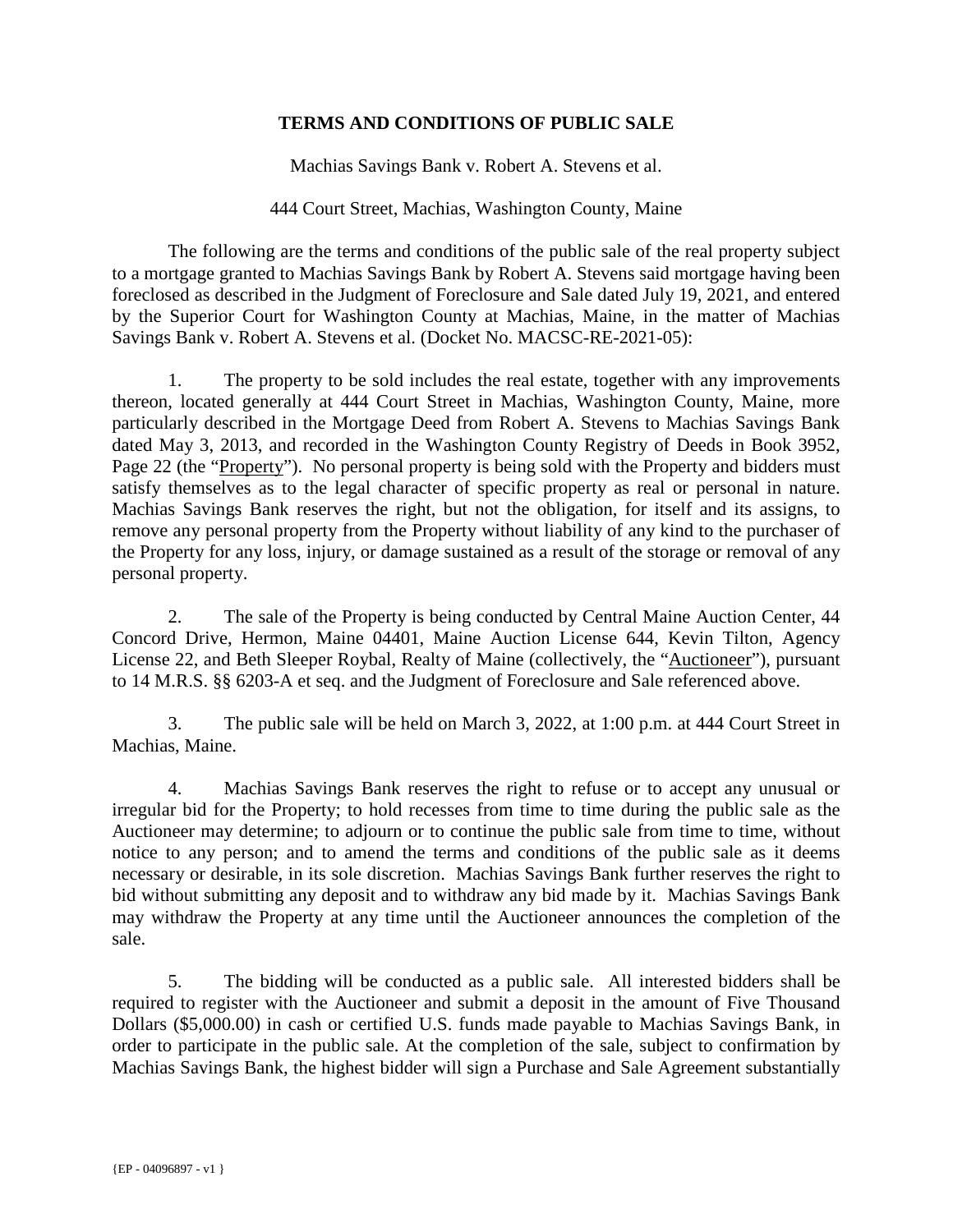in the form attached hereto. A record of bidding will be maintained by Machias Savings Bank for its own use.

6. The successful bidder shall apply the bid qualification deposit of Five Thousand Dollars (\$5,000.00) as a nonrefundable deposit at the time of signing the Purchase and Sale Agreement. The balance of the purchase price payable by the successful bidder shall be paid in certified U.S. funds at the closing to be held on or before thirty (30) calendar days from the date of public sale as set forth in the Purchase and Sale Agreement.

7. Machias Savings Bank will convey the Property by Release Deed, substantially in the form attached hereto, subject to the following items:

- a. Any and all municipal, state, or federal laws, regulations, and ordinances including, without limitation, permits and approvals heretofore issued by any federal, state, or municipal government authority (compliance with, application for the transfer of any such permits, or approvals shall be the sole responsibility of the purchaser).
- b. Any and all encumbrances and easements, whether or not of record in the applicable Registry of Deeds, and any governmentally imposed or required zoning, subdivision, environmental, and other land use restrictions.
- c. Any condition which a physical examination or adequate survey of the Property might reveal.
- d. Any lien, or right to a lien, for services, labor, or materials heretofore or hereafter furnished, imposed by a law, and which may or may not be shown by the public records.
- e. The rights of tenants and persons in possession, if any.
- f. The conveyance will be subject to all outstanding municipal fees, charges, encumbrances, and liens, whether or not of record in the applicable Registry of Deeds, including, but not limited to, water and sewer, and municipal or quasimunicipal taxes.
- g. Any and all real estate transfer taxes, including Machias Savings Bank's share of such taxes (36 M.R.S. §§ 4641 et seq.), as applicable, shall be paid by the purchaser at closing.

8. In the event that the highest bidder fails to comply with any of the terms and conditions of sale, that bidder's deposit will be retained by the Auctioneer unless the bidding is reopened, there is a new high bid satisfactory to Machias Savings Bank, and the new highest bidder immediately executes a Purchase and Sale Agreement. Upon close of the bidding and compliance with the terms of the sale, the Auctioneer shall declare that the terms of the sale have been complied with and that the sale is closed.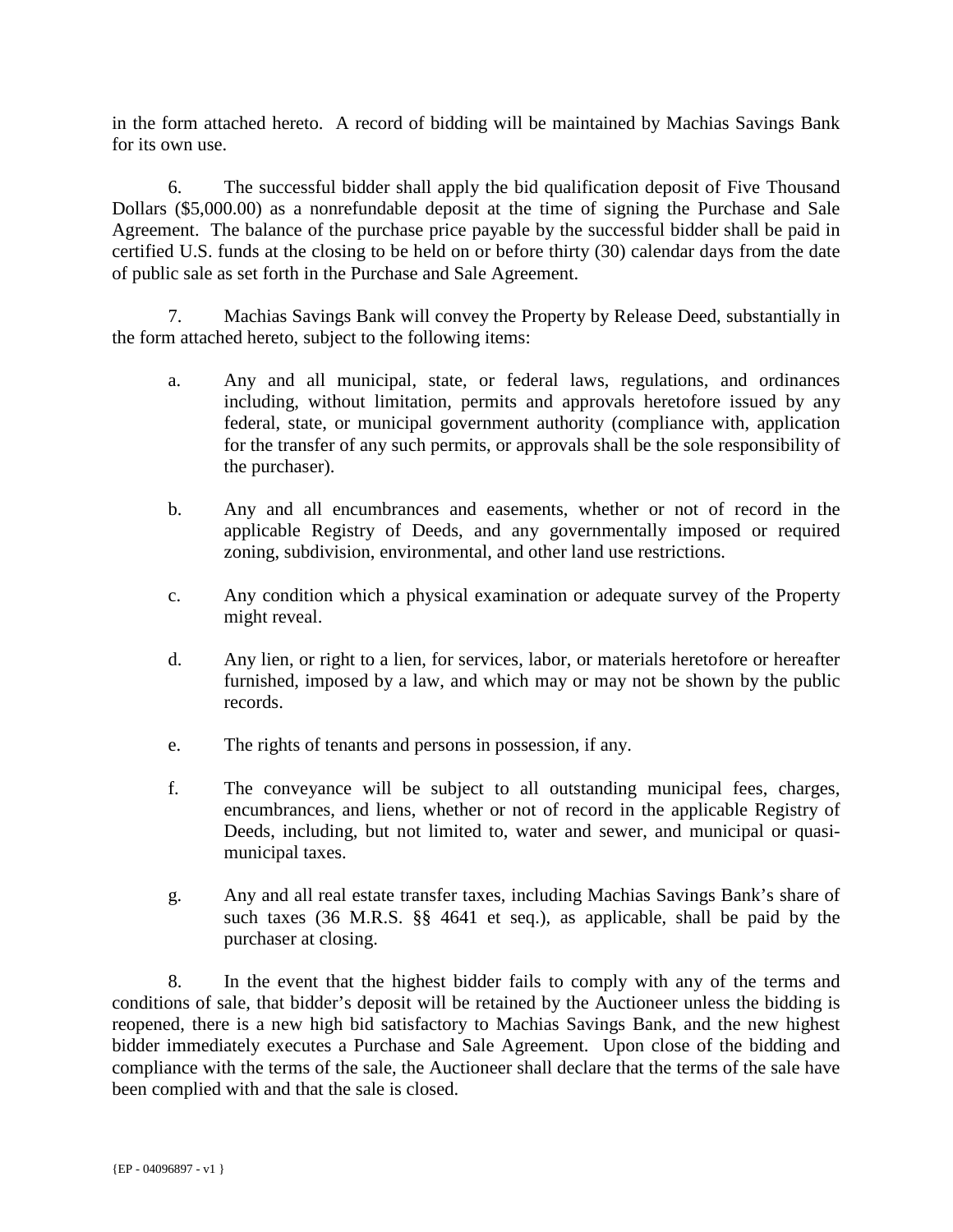9. The purchaser's commitment under the Purchase and Sale Agreement will not be contingent upon securing financing or upon any other condition; the purchaser's deposit will not be refunded due to an inability to obtain financing or any other failure by purchaser to perform.

10. Seller, in selling the Property, is conducting a foreclosure sale. The Property is sold "AS IS, WHERE IS", with all existing defects and without any warranties of any kind, even as to fitness for a particular purpose, habitability, or merchantability. All bidders are invited to inspect the real estate and the public records prior to making a bid. No warranties, guaranties, or representations of any kind are made, and all warranties are disclaimed with respect to any improvements located on the Property, including improvements located underground, the location and/or boundaries of the Property or improvements thereon, title to the Property, environmental compliance, or its compliance with any applicable zoning or land use regulations, law, or ordinances. The purchaser will assume responsibility and expense for any title search, title examination or title insurance. Seller shall not be required to execute any title insurance affidavits or similar documents relating to the Property. THE PURCHASER WILL ASSUME RISK OF ANY DEFECTS, AND EACH BIDDER EXPRESSLY ACKNOWLEDGES AND AGREES THAT THE AMOUNT BID REFLECTS THE "AS IS, WHERE IS" CONDITION OF THE PROPERTY AND THE ASSUMPTION OF ALL RISKS RELATING TO UNDISCLOSED DEFECTS. EACH BIDDER FURTHER ACKNOWLEDGES AND AGREES THAT SUCH BIDDER IN NO WAY RELIES UPON REPRESENTATIONS MADE BY MACHIAS SAVINGS BANK OR ITS REPRESENTATIVES AND AGENTS.

11. Machias Savings Bank specifically disclaims, and purchaser acknowledges that Machias Savings Bank shall not be responsible for or obligated now or at any time in the future to protect, exonerate, defend, indemnify, and save purchaser or its successors or assigns, harmless from and against any loss, damage, cost, expense, clean-up or liability, including, but not limited to, attorneys' fees and court costs, and including, but not limited to such loss, damage, cost, expense, or liability, based on personal injury, death, loss, or damage to property suffered or incurred by any person, corporation, or other legal entity, which may arise out of the presence of any such hazardous or toxic waste, substance, matter, or material on the Property.

12. In the event of loss or damage to the Property after the execution of the Purchase and Sale Agreement and prior to the closing, purchaser shall have the risk of loss.

13. In the case of disputed bidding, Machias Savings Bank shall be the sole and absolute judge of such dispute.

14. If the purchaser fails to perform at the closing, the purchaser's deposit will be retained by the Auctioneer. A bidder or purchaser whose deposit is retained under this paragraph will also be responsible for any and all consequential damages and additional costs, deficiencies, expenses, and losses suffered as a result of purchaser's failure to perform, including without limitation, reasonable attorneys' fees. Further, Machias Savings Bank reserves the right either to (a) contact the next highest bidder and allow that party to purchase the Property for the next highest bid as the assignee of the highest bidder; or (b) hold a new sale of the Property. Machias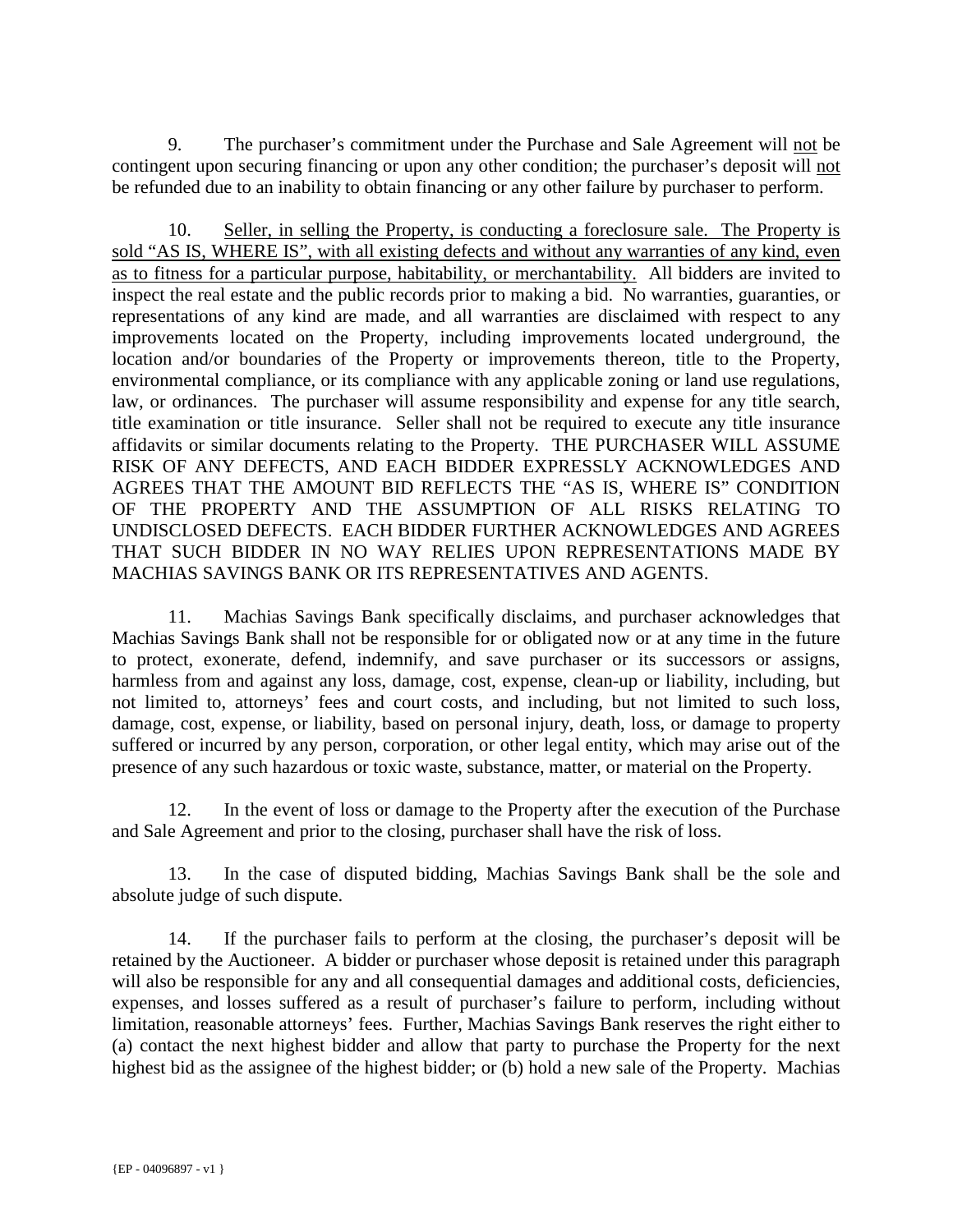Savings Bank shall have no obligation, and specifically disclaims any responsibility, to provide notice of any kind to any person subsequent to the public sale.

15. All of the terms and conditions set forth in the notice of public sale published in the Machias Valley News Observer on February 2, 9, and 16, 2022, are deemed to be incorporated herein by reference.

16. In the event of any conflict between these Terms and Conditions of Sale and the Purchase and Sale Agreement, the Purchase and Sale Agreement shall control.

#### 17. **OTHER OR ADDITIONAL TERMS MAY BE ANNOUNCED AT THE PUBLIC SALE, IN WHICH EVENT SUCH TERMS AND CONDITIONS SHALL BE DEEMED TO BE INCORPORATED HEREIN BY REFERENCE.**

18. Applicable Law: You have signed a written binding contract agreeing to the terms and conditions of sale and understand that any bid you make falls under the Maine Auction Law, Title II, Section 2-328, of the Uniform Commercial Code and the Statute of Frauds. Maine auctions are under the jurisdiction of the State of Maine Department of Professional and Financial Regulations, Board of Licensure of Auctioneers, 35 State House Station, Augusta, Maine 04330.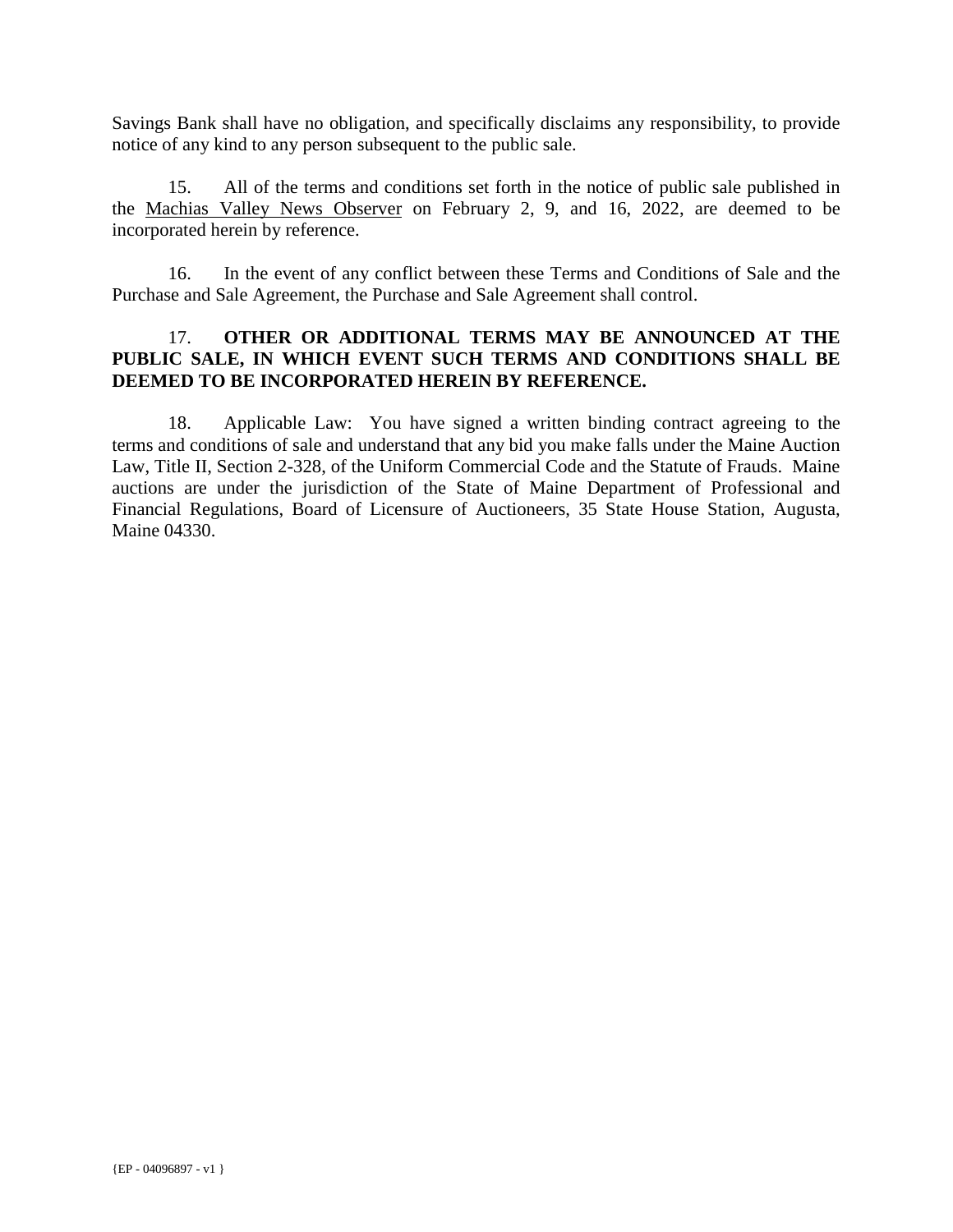#### **PURCHASE AND SALE AGREEMENT**

 MACHIAS SAVINGS BANK, a Maine banking corporation having a place of business in Machias, Maine (the "Seller"), and \_\_\_\_\_\_\_\_\_\_\_\_\_\_\_\_\_\_\_\_\_\_\_\_\_\_\_\_\_\_\_\_, whose address is \_\_\_\_\_\_\_\_\_\_\_\_\_\_\_\_\_\_\_\_\_\_\_\_\_\_\_\_\_\_\_\_\_\_\_\_, \_\_\_\_\_\_\_\_\_\_\_\_\_\_\_\_\_\_\_\_\_\_\_\_\_\_ ([collectively] the "Purchaser"), for consideration paid, agree as follows:

1. Purchase and Sale of Property: Subject to the terms and conditions set forth herein, Seller hereby agrees to sell to Purchaser, and Purchaser hereby agrees to purchase from Seller the real estate, together with any improvements thereon, located generally at 444 Court Street, Machias, Washington County, Maine, being more particularly described in a Mortgage Deed from Robert A. Stevens to Machias Savings Bank dated May 3, 2013, and recorded in the Washington County Registry of Deeds in Book 3952, Page 22, the legal description therein being incorporated herein by reference (the "Property").

2. Purchase Price: The purchase price for the Property is (bid amount) \_\_\_\_\_\_\_\_\_\_\_ \_\_\_\_\_\_\_\_\_\_\_\_\_\_\_\_\_\_\_\_\_\_\_\_\_\_\_\_\_\_\_\_\_\_\_\_\_\_\_\_\_\_\_\_ (\$\_\_\_\_\_\_\_\_\_\_\_\_\_\_\_). The Purchaser has this day deposited cash or certified U.S. funds made payable to Machias Savings Bank in the amount of Five Thousand Dollars (\$5,000.00), receipt of which nonrefundable deposit is acknowledged by the Auctioneer's signature below. The balance of the total purchase price shall be paid in certified U.S. funds made payable to Machias Savings Bank at closing. For the sake of convenience, the amounts required to be paid in accordance with this paragraph are as follows:

| [a] Total Purchase Price (bid amount)                         |          |  |
|---------------------------------------------------------------|----------|--|
| [b] Non-refundable Deposit<br>[c] Additional Deposit (if any) | 5,000.00 |  |
| [d] Total Deposits $([b] + [c])$                              |          |  |
| [e] Balance Due at Closing $([a] - [d])$                      |          |  |

3. Closing: The closing shall take place at Machias Savings Bank, 4 Center Street, Machias, Maine 04654, or at such other place as may be agreed between the parties, on or before thirty (30) calendar days from the date of this Agreement, at a date and time mutually agreeable to the parties. Notwithstanding the foregoing, Seller may elect to effectuate the closing by mail.

4. Title: Purchaser shall be solely responsible for any expense related to any title or UCC search, title examination, or title insurance. In the event Purchaser elects to utilize a certain specimen title insurance policy provided by Seller, Purchaser shall pay the cost of the title insurance premium for issuing a final policy and any additional costs of title search and examination. In the event that Seller has provided to Purchaser copies of title abstracts, policies, or other title or survey information, Purchaser acknowledges that Seller shall have no responsibility or liability in connection therewith, it being understood that Purchaser is relying solely upon the title search ordered by it and the final title evidence issued as a result of said title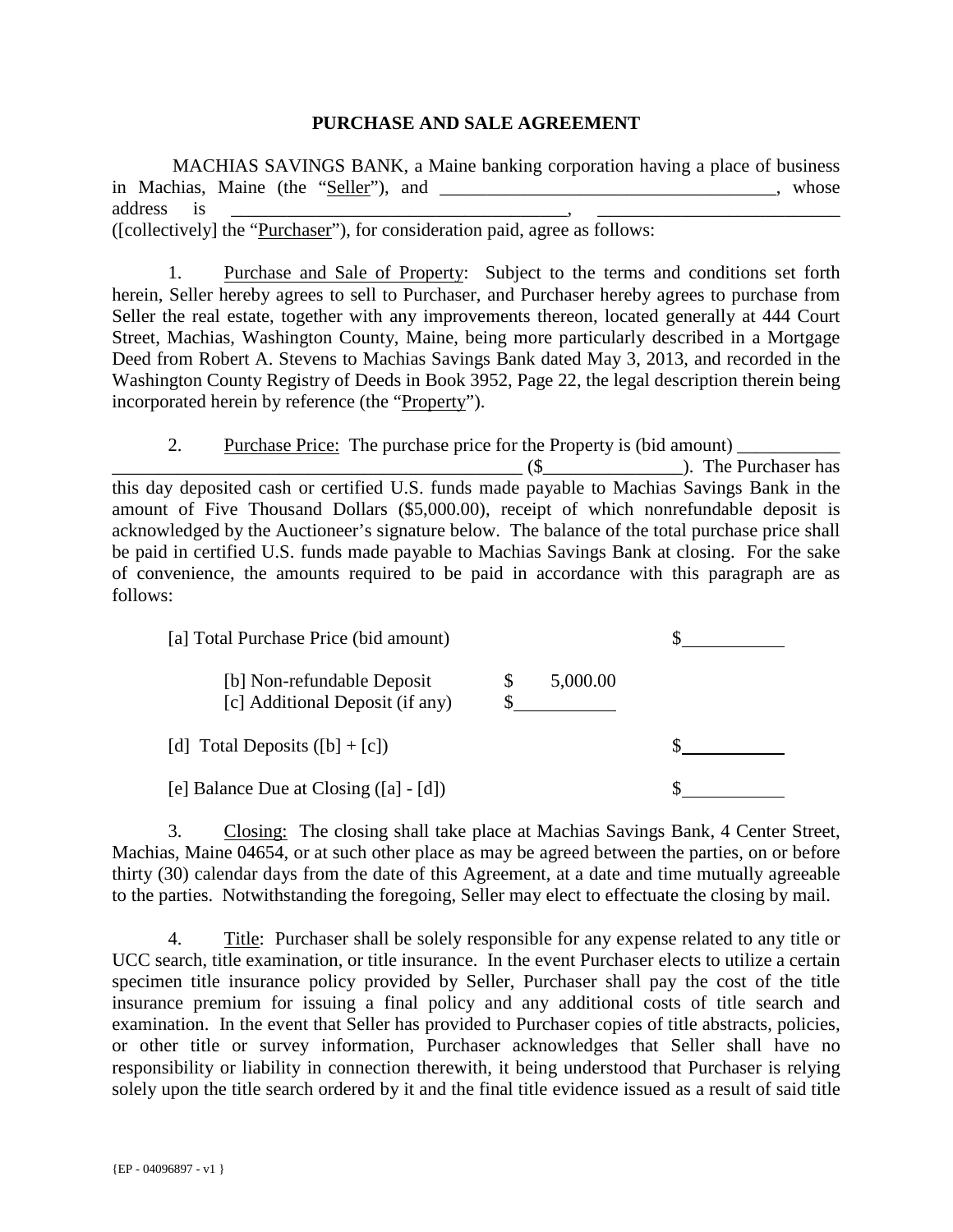search. Purchaser will assume responsibility and expense for any title search, title examination or title insurance. Seller shall not be required to execute any title insurance affidavits or similar documents relating to the Property.

5. Deed: Seller shall, on the date of closing, execute and deliver to Purchaser a Release Deed conveying the Property to Purchaser in fee simple, substantially in the form attached hereto. Seller makes no warranties, guaranties, or representations of any kind or nature concerning the value of the Property, the physical condition of or title to the Property or any improvements located thereon, including improvements located underground, the location and/or boundaries of the Property or improvements thereon, environmental compliance, or compliance with any applicable federal, state, or local law, ordinance, or regulation. Further, the Property is specifically sold without any express or implied warranties of habitability or title, and is sold "AS IS, WHERE IS". Purchaser will assume risk of any defects and expressly acknowledges and agrees that the purchase price reflects the "AS IS, WHERE IS" condition of the Property and the assumption of all risks relating to undisclosed defects, known or unknown to Seller. Purchaser acknowledges they had an opportunity to inspect the real estate and the public records prior to execution of this Agreement. Purchaser further acknowledges and agrees that Purchaser in no way relied upon representations made by Seller or any of its employees, agents, representatives or attorneys. In the event that more than one purchaser executes this Agreement, the deed from Seller to Purchaser will be a deed to Purchaser as tenants in common unless otherwise indicated below.

 Purchaser's election as to the form of ownership in the deed of conveyance from Seller (if no election is made, a deed to multiple parties shall be to the grantees as tenants in common):

- $\Box$  joint tenancy
- $\square$  tenancy in common
- $\Box$  not applicable (e.g. purchaser is an individual, corporate entity, or trustee)

Notwithstanding the foregoing, Purchaser expressly acknowledges and agrees that Purchaser shall be responsible for confirming the form of tenancy set forth in the deed of conveyance and that Seller shall have no responsibility or liability therefor.

6. Residential Real Property Disclosures: Purchaser acknowledges that this transaction is exempt from the residential property disclosure requirements of Title 33, Chapter 7, Subchapter 1.A of the Maine Revised Statutes.

7. Personal Property: Purchaser acknowledges that there are or may be items of personal property situated on or in the Property, and that Seller is not conveying any interest in such personal property to Purchaser. Purchaser further acknowledges that Seller has made and will make no representations as to the legal character of specific property as real or personal in nature. Seller reserves the right, but not the obligation, for itself and its assigns, to remove any personal property from the Property without liability of any kind to the purchaser of the Property for any loss, injury, or damage sustained as a result of the storage or removal of any personal property.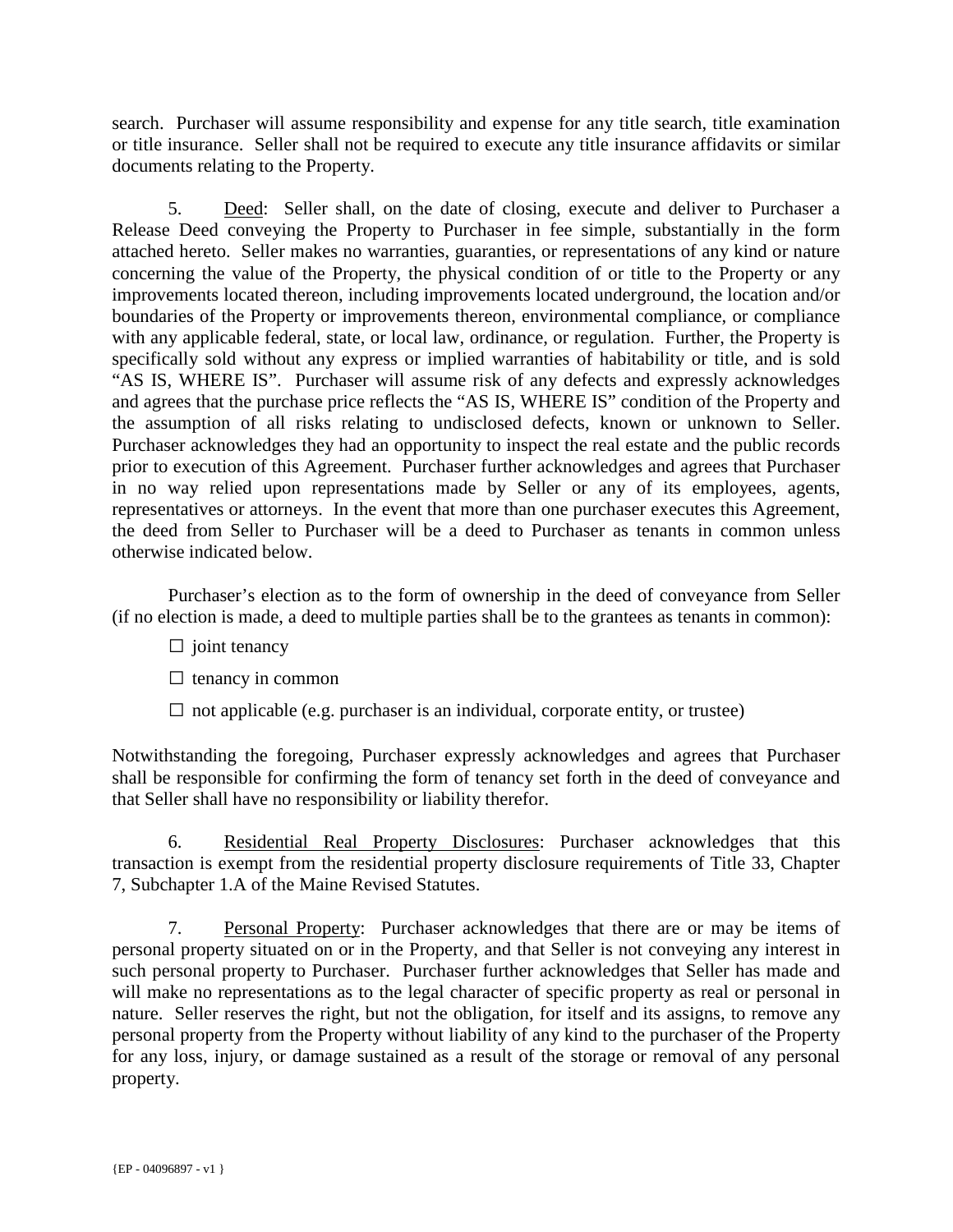8. Purchaser's Default: In the event Purchaser fails to fulfill any of Purchaser's obligations hereunder, including failure to tender the deposits as required hereunder, then Seller shall retain Purchaser's said deposits, and may, at Seller's option, pursue any remedies at law or equity, including specific performance.

9. Encumbrances, Liens and Assessments; Taxes: Purchaser acknowledges and agrees that the Property will be sold at closing subject to (a) any and all municipal, state, or federal laws, regulations, and ordinances including, without limitation, permits and approvals heretofore issued by any federal, state, or municipal government authority (compliance with, application for the transfer of any such permits, or approvals shall be the sole responsibility of the Purchaser); (b) any and all encumbrances and easements, whether or not of record in the applicable Registry of Deeds, and any governmentally imposed or required zoning, subdivision, environmental, and other land use restrictions; (c) any condition which a physical examination or adequate survey of the Property might reveal; (d) any lien, or right to a lien, for services, labor, or material heretofore or hereafter furnished, imposed by a law, and which may or may not be shown by the public records; (e) the rights of tenants and persons in possession, if any; (f) all outstanding municipal fees, charges, encumbrances, and liens, whether or not of record in the applicable Registry of Deeds, including, but not limited to, water and sewer, and municipal or quasi-municipal taxes; (g) all transfer taxes and sales taxes assessed by the State of Maine, including Seller's share of such taxes (36 M.R.S. §§ 4641 et seq.), as applicable, shall be paid by Purchaser at closing.

10. Broker's Commission: Each party represents to the other that it has not dealt with any real estate broker nor is there any broker's commission due in connection with Purchaser's purchase of the Property. In the event that a broker claims such a commission, the party having contact with said broker shall be responsible for satisfying such claim for commission.

11. Risk of Loss: Purchaser acknowledges and agrees that all risk of loss or damage to the Property prior to the closing shall be borne by Purchaser.

Seller specifically disclaims, and Purchaser acknowledges that Seller shall not be responsible for or obligated now or at any time in the future to protect, exonerate, defend, indemnify, or hold Purchaser or its successors or assigns, harmless from and against any loss, damage, cost, expense, clean-up or liability, including, but not limited to, attorneys' fees and court costs, and including, but not limited to such loss, damage, cost, expense, or liability, based on personal injury, death, loss, or damage to property suffered or incurred by any person, corporation, or other legal entity, which may arise out of the presence of any such hazardous or toxic waste, substance, matter, or material on the Property.

12. Representations; Construction: Purchaser acknowledges that Purchaser has not relied upon any oral or written representation of the Seller, or any of Seller's employees, agents, or attorneys. Purchaser agrees that in the event of any ambiguity as to the meaning or intent of the terms or obligations set forth herein, or any documents executed in connection herewith, such ambiguous term or provision shall not be construed more favorably to one party than to another.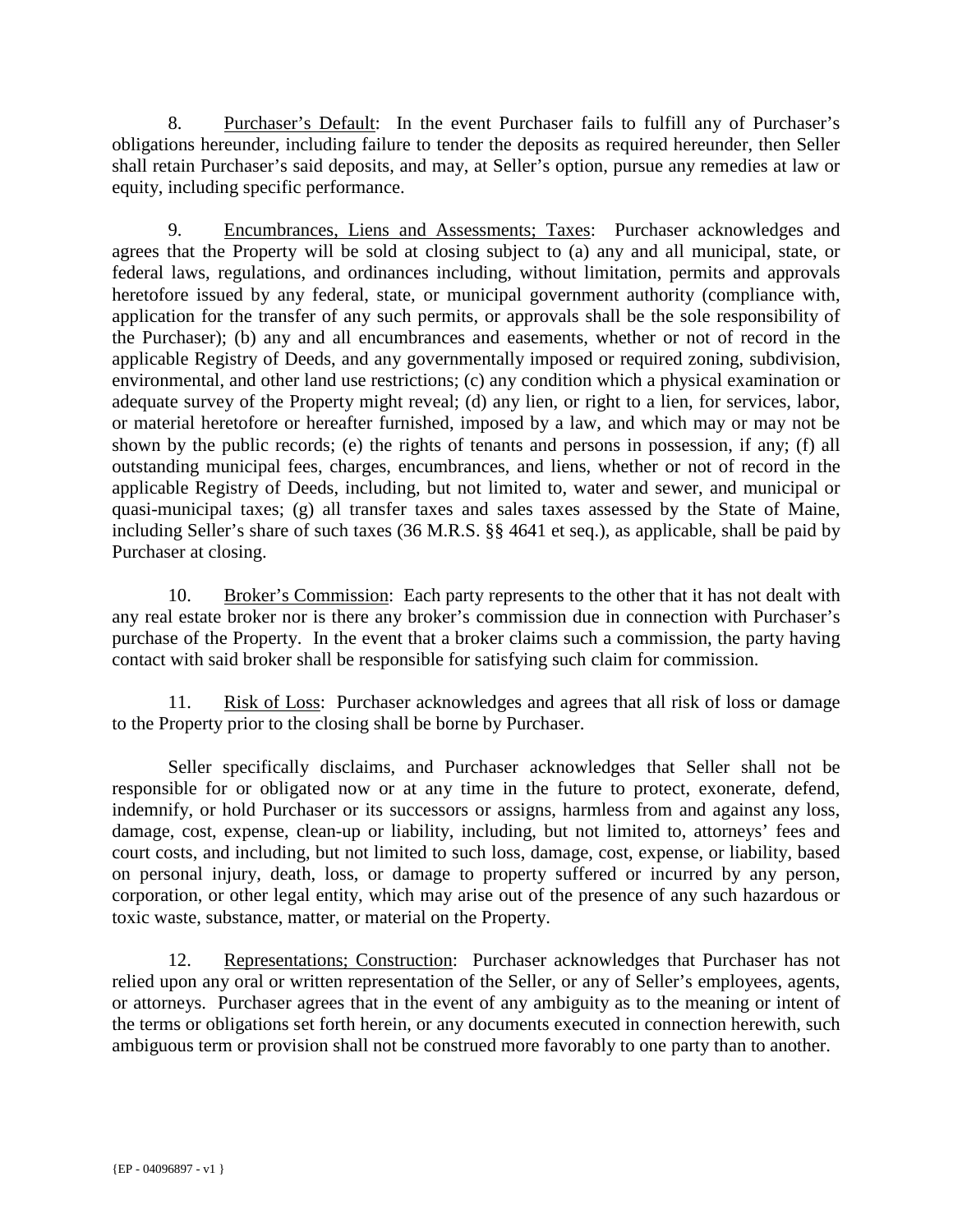13. Limitation on Purchaser Damages: Purchaser agrees that in any dispute or action arising out of this Agreement, or the matters described herein, the damages to which Purchaser may be due at any time and as against Seller for any reason shall be specifically limited to the amount of Purchaser's deposit, repayable without interest, and that under no circumstances may such damages include any claim for punitive damages, lost profits or investment opportunities, or attorneys' fees.

14. Waiver of Jury Trial: Purchaser agrees that in the event of any dispute as between Purchaser and Seller and relating to the subject matter of this Agreement, or the property hereby contemplated to be transferred by Seller to Purchaser, such dispute shall (unless Seller shall have demanded arbitration as set forth in this Agreement) be tried before a single Justice of the Superior Court for the county in which the Property is located, sitting without a jury.

15. Arbitration: Purchaser agrees that in any dispute or controversy with Seller as to the terms of this Agreement, or with respect to the matters described herein, and whether sounding in contract or tort, shall, at the election of Seller and at any time, be resolved by binding arbitration in accordance with the applicable provisions of the Maine Uniform Arbitration Act, at 14 M.R.S. §§ 5927 et seq. and as the same may be amended from time to time. Seller may further elect to submit less than all disputes or controversies as between Purchaser and Seller to binding arbitration. Nothing herein shall be construed as limiting the rights or remedies of Seller pursuant to this Agreement or any document or agreement as between Purchaser and Seller and at any time, whether or not Seller shall have previously demanded such arbitration.

16. Binding Effect; Assignment: This Agreement shall inure to the benefit of and be binding upon the parties hereto and their respective heirs, personal representatives, and permitted assigns, except that Purchaser may not assign this Agreement to any party without Seller's written consent. Purchaser's obligations and liability to Seller pursuant to this Agreement expressly shall survive any such assignment.

17. Severability: If any provision of this Agreement is found to be invalid or unenforceable, such finding shall not affect the validity or enforceability of any other provision hereof.

18. Incorporation of Provisions: This Agreement expressly incorporates the terms and conditions of sale set forth in the Terms and Conditions of Public Sale distributed by the Auctioneer to registered bidders at the time of registration to bid, and, if applicable, further incorporates the terms and conditions of sale as announced by the Auctioneer at the public sale conducted on March 3, 2022.

19. Entire Agreement; Governing Law: This Agreement, including the incorporated provisions and the Disclosure, constitutes the entire agreement between the parties, supersedes all prior negotiations and understandings, and shall not be altered or amended, except by written amendment signed by Seller and Purchaser. This Agreement shall be governed by Maine law. For purposes hereof, the date of this Agreement is March 3, 2022.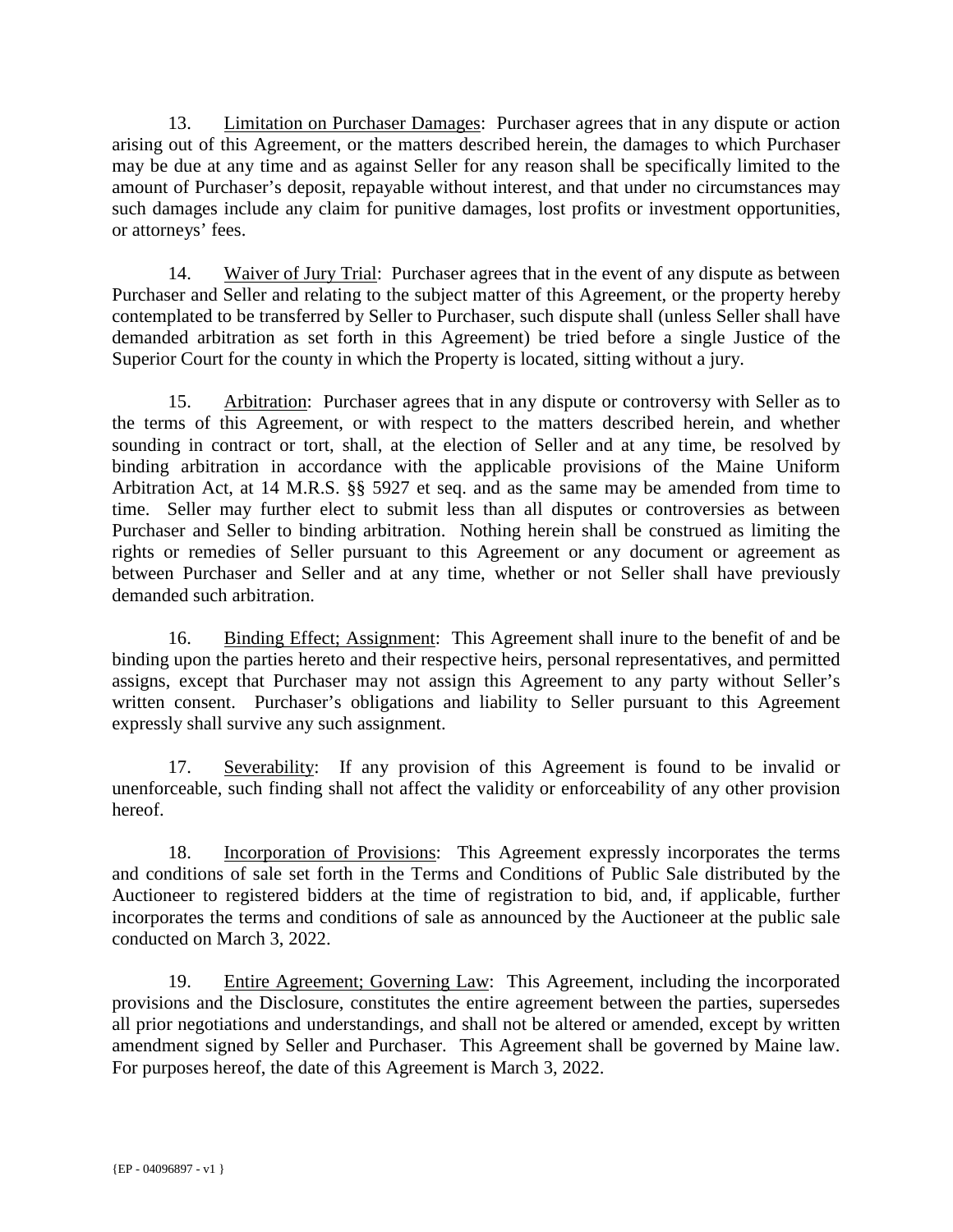20. Time for Performance: TIME IS OF THE ESSENCE. Should Purchaser default in any obligation under this Agreement, Purchaser agrees to indemnify and hold Seller harmless from any resulting or consequential loss, claim, or damage of any kind whatsoever, including but not limited to any attorneys' fees incurred by Seller.

IN WITNESS WHEREOF, the parties hereto have executed this Agreement in duplicate originals on the day, month, and year written below.

| WITNESSES: | <b>MACHIAS SAVINGS BANK</b>                                   |      |  |  |
|------------|---------------------------------------------------------------|------|--|--|
|            | By<br>Wendy L. Schors<br>Its Vice President                   | Date |  |  |
|            | Purchaser<br>Social Security Number/Tax Identification Number | Date |  |  |
|            |                                                               |      |  |  |
|            | Purchaser<br>Social Security Number/Tax Identification Number | Date |  |  |
|            | CENTRAL MAINE AUCTION COMPANY                                 |      |  |  |
|            | By                                                            |      |  |  |
|            |                                                               | Date |  |  |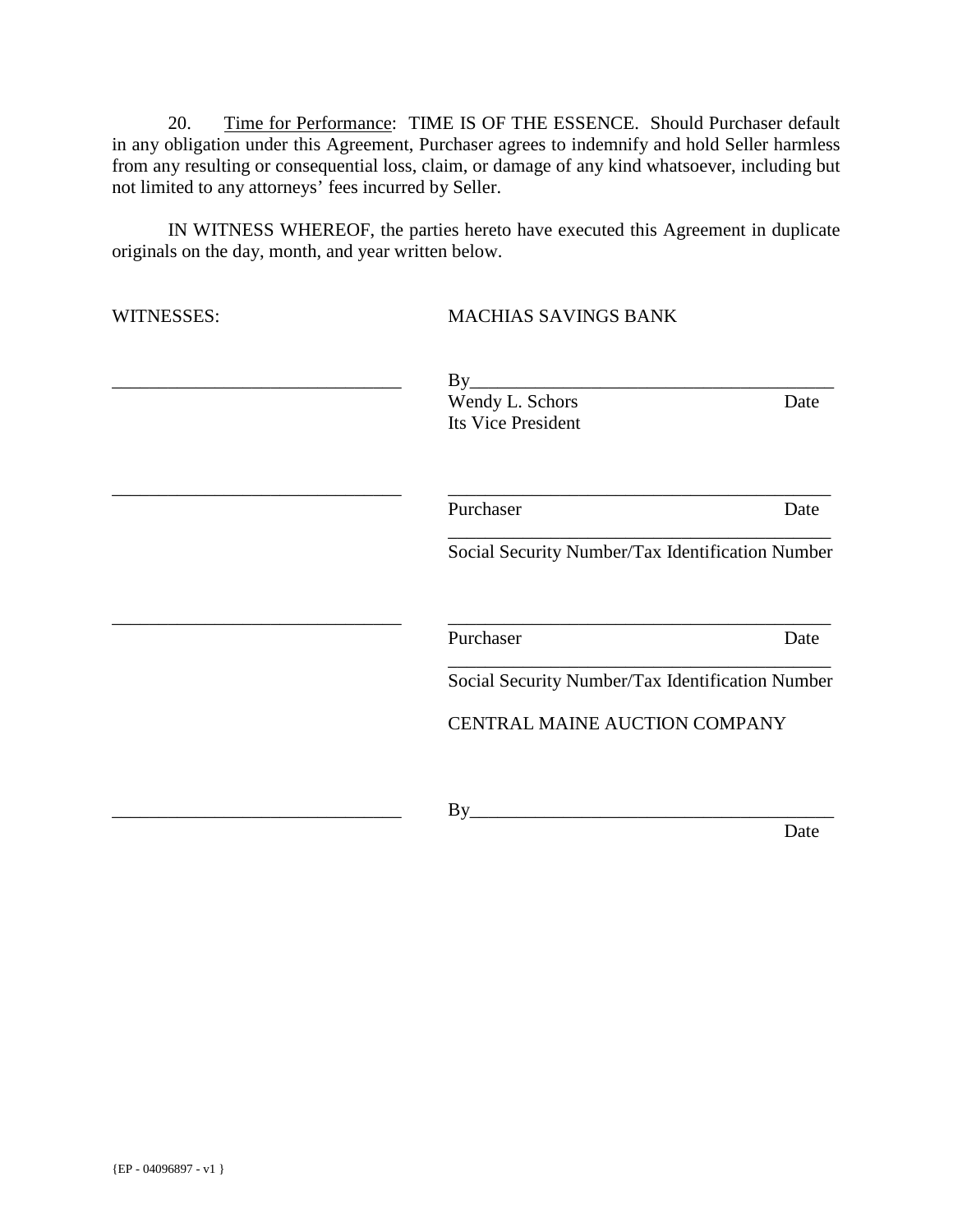#### **RELEASE DEED**

DLN #

 **MACHIAS SAVINGS BANK**, a Maine banking corporation having a place of business in Machias, Washington County, Maine, for consideration paid, releases to \_\_\_\_\_\_\_\_\_\_\_\_\_\_\_\_\_\_\_\_\_\_\_\_\_\_, of \_\_\_\_\_\_\_\_\_\_\_\_\_\_\_\_\_\_\_\_\_\_\_\_\_, \_\_\_\_\_\_\_\_\_\_\_\_\_\_\_\_\_\_\_, having a mailing address of \_\_\_\_\_\_\_\_\_\_\_\_\_\_\_\_\_\_\_\_\_\_\_\_\_\_, said Grantee being the high bidder at public sale, any and all right, title and interest in and to a certain lot or parcel of land together with buildings thereon, situated in Machias, in the County of Washington and State of Maine, bounded and described as follows:

Commencing at an iron pipe driven in the ground in the westerly sideline of Maine State Highway No. 1-A, which iron pipe is nine hundred twenty-five (925) feet distant northerly from the southeasterly corner of the premises conveyed by Julian E. Richardson to Sargent's Homes, Inc. by deed dated May 31, 1972 and recorded in Book 756, Page 283 of the Washington County Registry of Deeds and measured along the said westerly sideline of Maine State Highway No. 1- A; thence running in a southerly direction for a distance of one hundred (100) feet to another iron pipe driven into the ground; thence turning and running in a westerly direction for a distance of two hundred twenty-five (225) feet to another iron pipe driven into the ground; thence turning and running in a northerly direction for a distance of one hundred (100) feet and running in an easterly direction for a distance of two hundred twenty-five (225) feet to the point or place of beginning.

Said lot or parcel being designated as lot number 7 as shown on a plan of lots of Sargent's Homes. Inc. recorded in Map Book 16, Page 56 of the said Registry of Deeds.

 Subject to all outstanding municipal fees, charges, encumbrances, and liens, whether or not of record in the Washington County Registry of Deeds. Further subject to all real estate transfer taxes.

For Grantor's source of title, reference may be had to the mortgage granted by Robert A. Stevens to Machias Savings Bank dated May 3, 2013, and recorded in the Washington County Registry of Deeds in Book 3952, Page 22 (the "Mortgage"). The Grantor foreclosed the Mortgage by virtue of a Judgment of Foreclosure and Sale dated July 19, 2021 and entered by the Superior Court for Washington County at Machias, Maine, in the matter of Machias Savings Bank v. Robert A. Stevens et al. (Docket No. MACSC-RE-2021-05), said judgment having been recorded in said Registry in Book 4820, Page 145. This deed is a conveyance of all right, title, and interest of the Grantor, and of all parties to said action, in and to the property described herein pursuant to 14 M.R.S. § 6323.

For purposes of compliance with 14 M.R.S. § 6323(1):

Newspaper in which publication occurred: Machias Valley News Observer. Dates of Publication: February 2, 9, and 16,  $2022<sup>1</sup>$ .

÷,

<sup>&</sup>lt;sup>1</sup> Said dates being within the period of time within which to publish a notice of sale pursuant to the enlargement of time granted by the Court by Order dated January 3, 2022.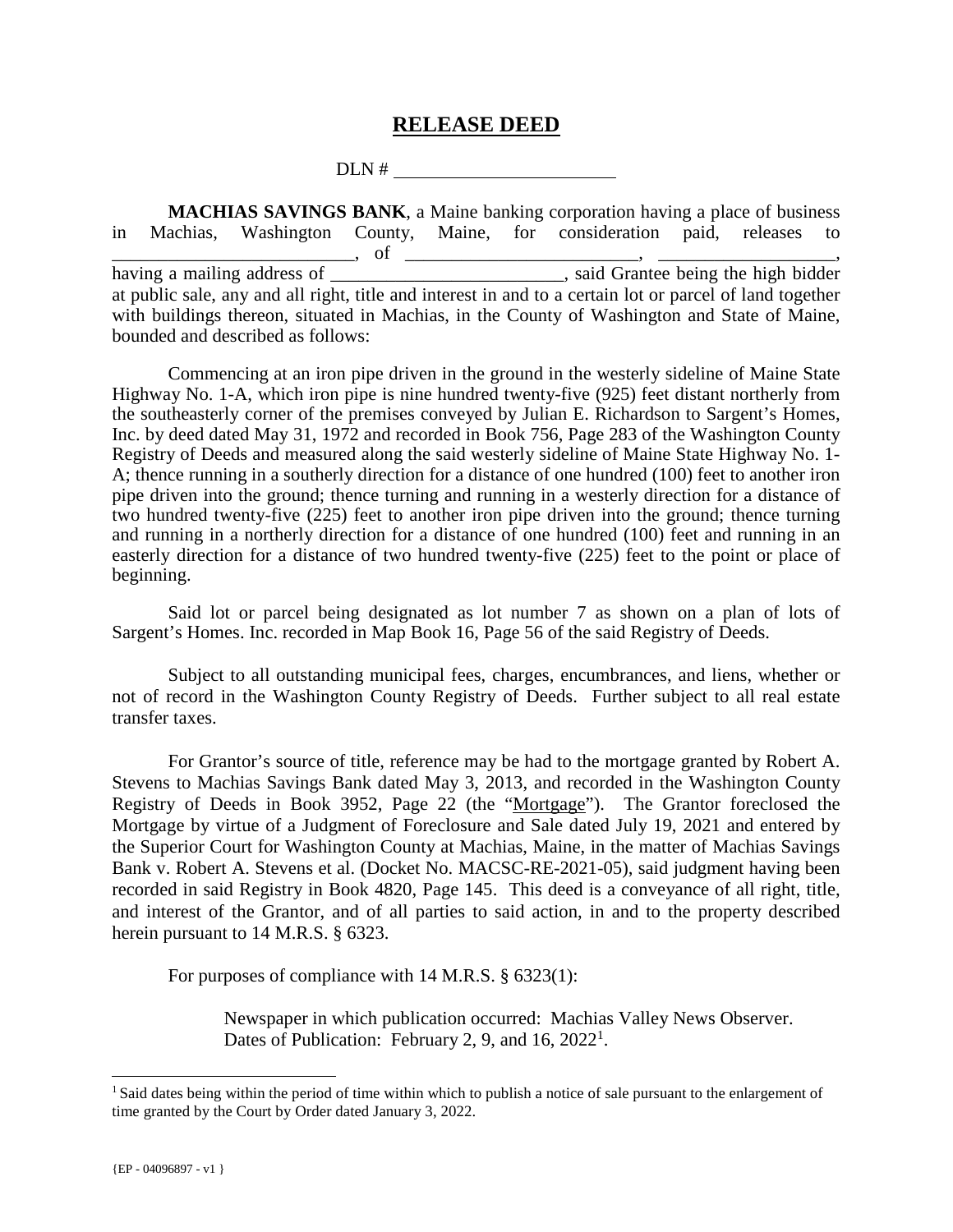Sale Date<sup>2</sup>: March 3, 2022.

 IN WITNESS WHEREOF, Machias Savings Bank has caused this instrument to be signed by its undersigned officer, duly authorized, this \_\_\_\_\_\_\_ day of March, 2022.

#### WITNESS: **MACHIAS SAVINGS BANK**

\_\_\_\_\_\_\_\_\_\_\_\_\_\_\_\_\_\_\_\_\_\_\_\_\_\_\_\_\_\_\_\_\_\_\_\_ By \_\_\_\_\_\_\_\_\_\_\_\_\_\_\_\_\_\_\_\_\_\_\_\_\_\_\_\_\_\_\_\_\_

Wendy L. Schors Its Vice President

State of Maine

Washington, ss. March 2022

 Personally appeared the above-named Wendy L. Schors, Vice President of Machias Savings Bank, and acknowledged before me the foregoing instrument to be her free act and deed in her said capacity and the free act and deed of Machias Savings Bank.

 $\overline{\phantom{a}}$  , which is a set of the set of the set of the set of the set of the set of the set of the set of the set of the set of the set of the set of the set of the set of the set of the set of the set of the set of th

 $\overline{\phantom{a}}$  , which is a set of the set of the set of the set of the set of the set of the set of the set of the set of the set of the set of the set of the set of the set of the set of the set of the set of the set of th

Notary Public/Attorney-at-Law

Print or type name as signed

÷,

<sup>&</sup>lt;sup>2</sup> In the event the public sale was adjourned and continued from the date reflected in the notice of public sale as published by such newspaper, such continuance was accomplished in accordance with 14 M.R.S. § 6323(1).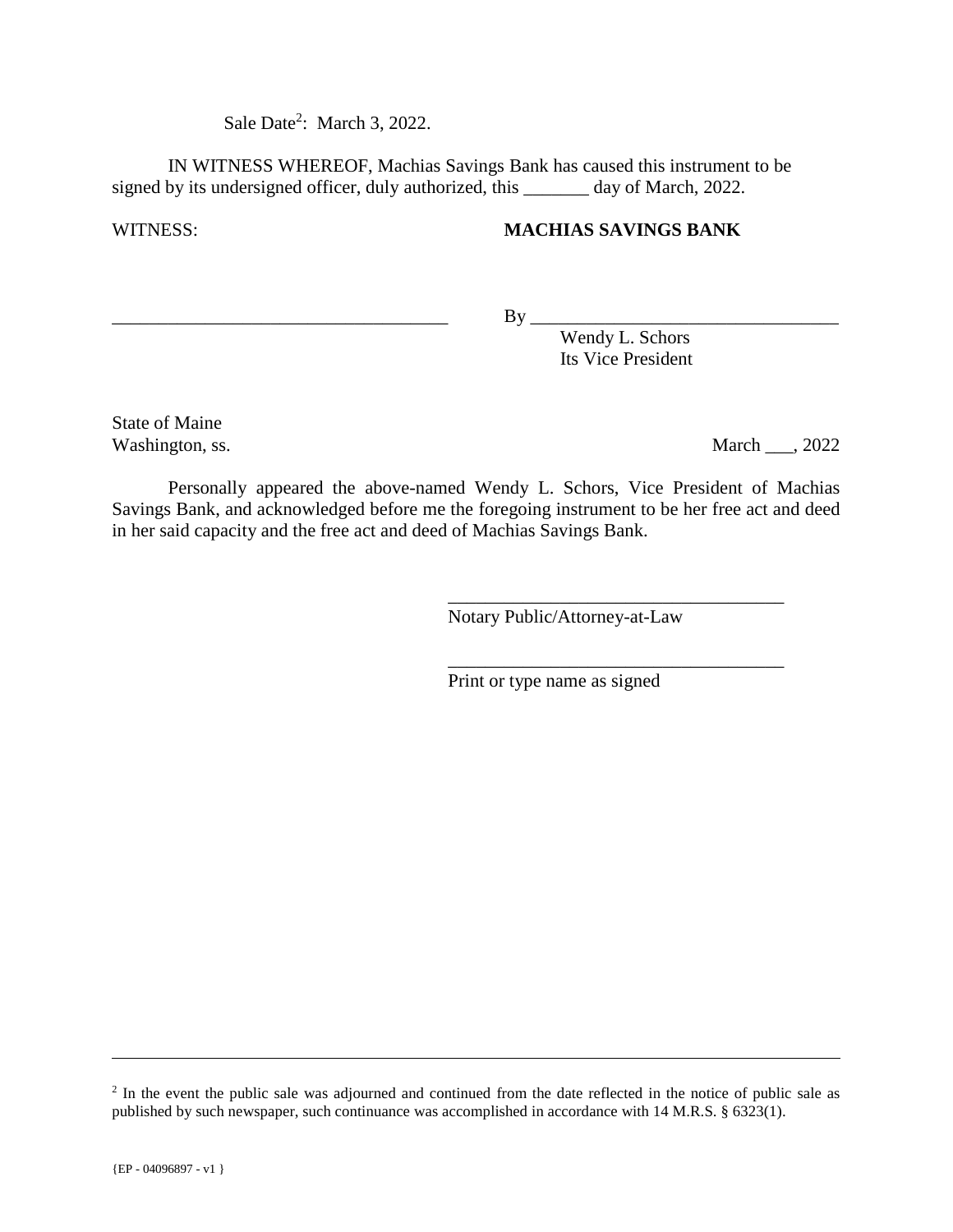#### **NOTICE OF PUBLIC SALE** 14 M.R.S. § 6323

 Notice is hereby given that in accordance with a Judgment of Foreclosure and Sale dated July 19, 2021 which judgment was entered on July 20, 2021, by the Superior Court for Washington County at Machias, Maine, in an action brought by **Machias Savings Bank** against **Robert A. Stevens et al.**, Docket No. MACSC-RE-2021-05, and wherein the Court adjudged a foreclosure of a Mortgage Deed granted by Robert A. Stevens dated May 3, 2013, and recorded in the Washington County Registry of Deeds in Book 3952, Page 22, the period of redemption from said judgment having expired, all of the following described property will be sold at a public sale at 1:00 p.m. on March 3, 2022, at 444 Court Street in Machias, Maine. The property to be sold is further described on the Town of Machias Tax Maps at Map 7, Lot 36-7, together with and subject to the rights, covenants, easements, and encumbrances affecting the property. Reference should be had to said mortgage deed for a more complete legal description of the property to be conveyed.

#### **TERMS OF SALE**

THE PROPERTY HEREINABOVE DESCRIBED IS BEING SOLD ON AN "AS IS" "WHERE IS" BASIS, WITHOUT ANY WARRANTY WHATSOEVER AS TO THE CONDITION, FITNESS, SIZE, OR LOCATION OF THE PROPERTY OR THE STATE OF TITLE TO THE PROPERTY.

The bidder to whom the property is sold must, at the time and place of sale, make a deposit of Five Thousand Dollars (\$5,000.00) by cash or certified check, and must sign a Purchase and Sale Agreement with Machias Savings Bank, which agreement shall provide in part (i) that the purchaser will be responsible for all real estate and/or personal property taxes and other municipal charges attributable to the respective property unpaid and in arrears and for all subsequent tax years as assessed by the Town of Machias, and (ii) that a closing of the sale shall be held within thirty (30) days of the public sale where the remaining balance of the purchase price will be paid in cash or certified funds. The conveyance will be by Release Deed. Machias Savings Bank expressly reserves the right to bid, to modify the terms of the sale set forth above, to add additional terms as it so wishes, and to authorize the mortgagor to sell the property prior to the sale date. All other terms and conditions of sale, including any modification or additions to the terms set forth above, will be announced by the auctioneer at the time of the sale.

For further information, contact Central Maine Auction Center, 44 Concord Road, Hermon, Maine 04401 ■ (207) 848-7027 ■ www.cmauctioncenter.com.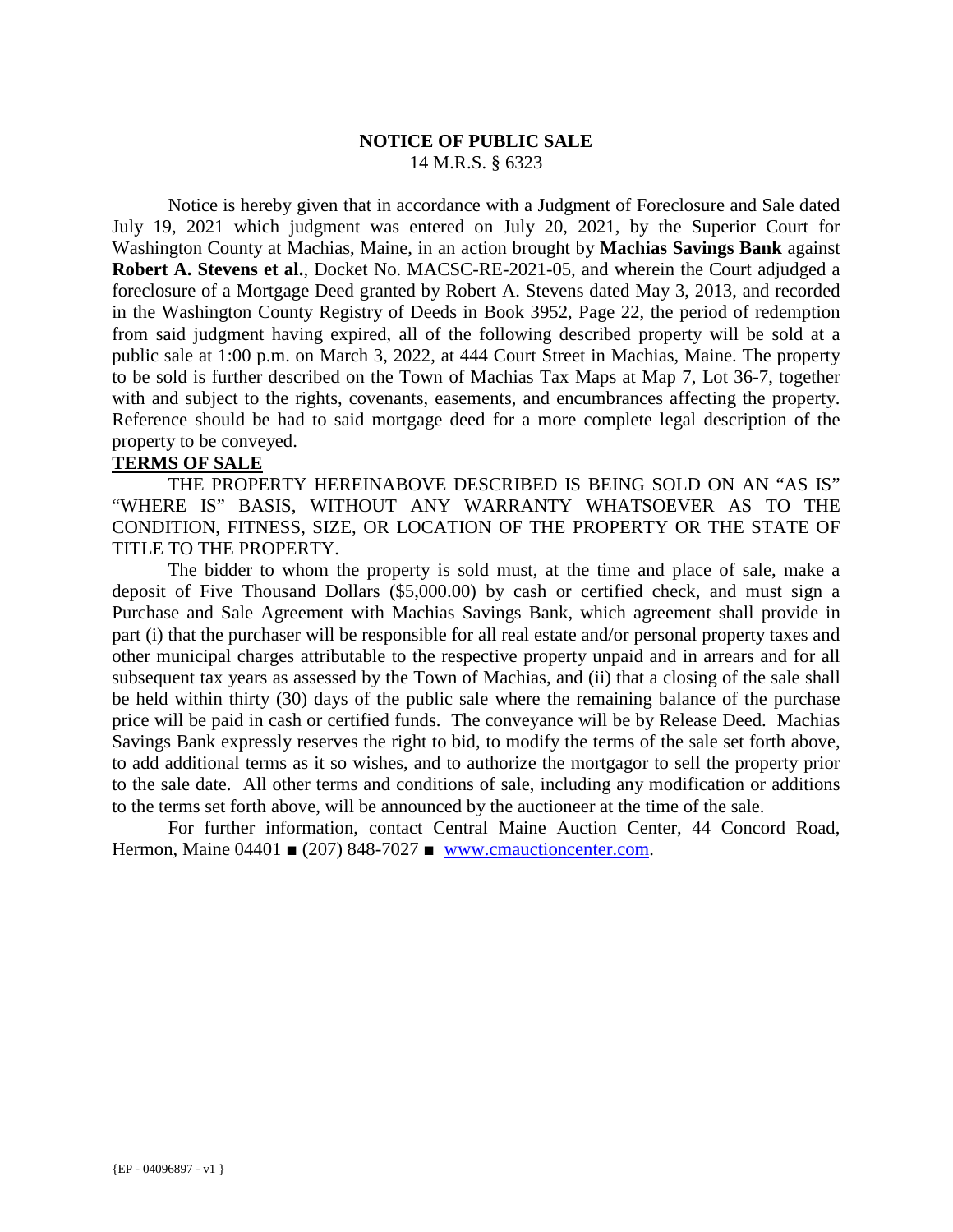#### Dept. of Professional & Financial Regulation Office of Professional & Occupational Regulation MAINE REAL ESTATE COMMISSION



35 State House Station Augusta ME 04333-0035

### REAL ESTATE BROKERAGE RELATIONSHIPS FORM

# You Are A

Are you interested in buying or selling resi-Right Now dential real estate in Maine? Before you begin working with a real estate licensee it is important for you to understand that Maine **Customer** Law provides for different levels of brokerage service to buyers and sellers. You should decide whether you want to be represented in

a transaction (as a client) or not (as a customer). To assist you in deciding which option is in your best interest, please review the following information about real estate brokerage relationships:

Maine law requires all real estate brokerage companies and their affiliated licensees ("licensee") to perform certain basic duties when dealing with a buyer or seller. You can expect a real estate licensee you deal with to provide the following customer-level services:

- **#** To disclose all material defects pertaining to the physical condition of the real estate that are known by the licensee;
- **#** To treat both the buyer and seller honestly and not knowingly give false information;
- **#** To account for all money and property received from or on behalf of the buyer or seller; and
- **#** To comply with all state and federal laws related to real estate brokerage activity.

Until you enter into a written brokerage agreement with the licensee for client-level representation you are considered a "customer" and the licensee is not your agent. As a customer, you should not expect the licensee to promote your best interest, or to keep any information you give to the licensee confidential, including your bargaining position.

# **Become A** Client

If you want a licensee to represent you, you will You  $May$  need to enter into a written listing agreement or a written buyer representation agreement. These agreements create a client-agent relationship between you and the licensee. As a client you can expect the licensee to provide the following services, in addition to the basic ser-

vices required of all licensees listed above:

- **#** To perform the terms of the written agreement with skill and care;
- **#** To promote your best interests;
	- For seller clients this means the agent will put the seller's interests first and negotiate the best price and terms for the seller;
	- For buyer clients this means the agent will put the buyer's interests first and negotiate for the best prices and terms for the buyer; and
- **#** To maintain the confidentiality of specific client information, including bargaining information.

#### COMPANY POLICY ON CLIENT-LEVEL SERVICES - WHAT YOU NEED TO KNOW

The real estate brokerage company's policy on client-level services determines which of the three types of agent-client relationships permitted in Maine may be offered to you. The agent-client relationships permitted in Maine are as follows:

- **#** The company and all of its affiliated licensees represent you as a client (called "single agency");
- **#** The company appoints, with your written consent, one or more of the affiliated licensees to represent you as an agent(s) (called "appointed agency");
- **#** The company may offer limited agent level services as a disclosed dual agent.

#### WHAT IS A DISCLOSED DUAL AGENT?

In certain situations a licensee may act as an agent for and represent both the buyer and the seller in the same transaction. This is called disclosed dual agency. *Both the buyer and the seller must consent to this type of representation in writing.*

Working with a dual agent is not the same as having your own exclusive agent as a single or appointed agent. For instance, when representing both a buyer and a seller, the dual agent must not disclose to one party any confidential information obtained from the other party.

## Remember!

Unless you enter into a written agreement for agency representation, you are a customer-not a client.

#### THIS IS NOT A CONTRACT

It is important for you to know that this form is not a contract. The licensee's completion of the statement below acknowledges that you have been given the information required by Maine law regarding brokerage relationships so that you may make an informed decision as to the relationship you wish to establish with the licensee/company.

| To Be Completed By Licensee   |                                   |                        |  |  |
|-------------------------------|-----------------------------------|------------------------|--|--|
|                               | This form was presented on (date) | March 3, 2022          |  |  |
| To                            |                                   |                        |  |  |
| Name of Buyer(s) or Seller(s) |                                   |                        |  |  |
| b٧                            | Emily Tilton, Associate Broker    |                        |  |  |
| on behalf of                  | <b>Licensee's Name</b>            | <b>Realty of Maine</b> |  |  |
|                               | Company/Agency                    |                        |  |  |

MREC Form#3 Revised 07/2006 Office Title Changed 09/2011

*To check on the license status of the real estate brokerage company or affiliated licensee go to www.maine.gov/professionallicensing. Inactive licensees may not practice real estate brokerage.*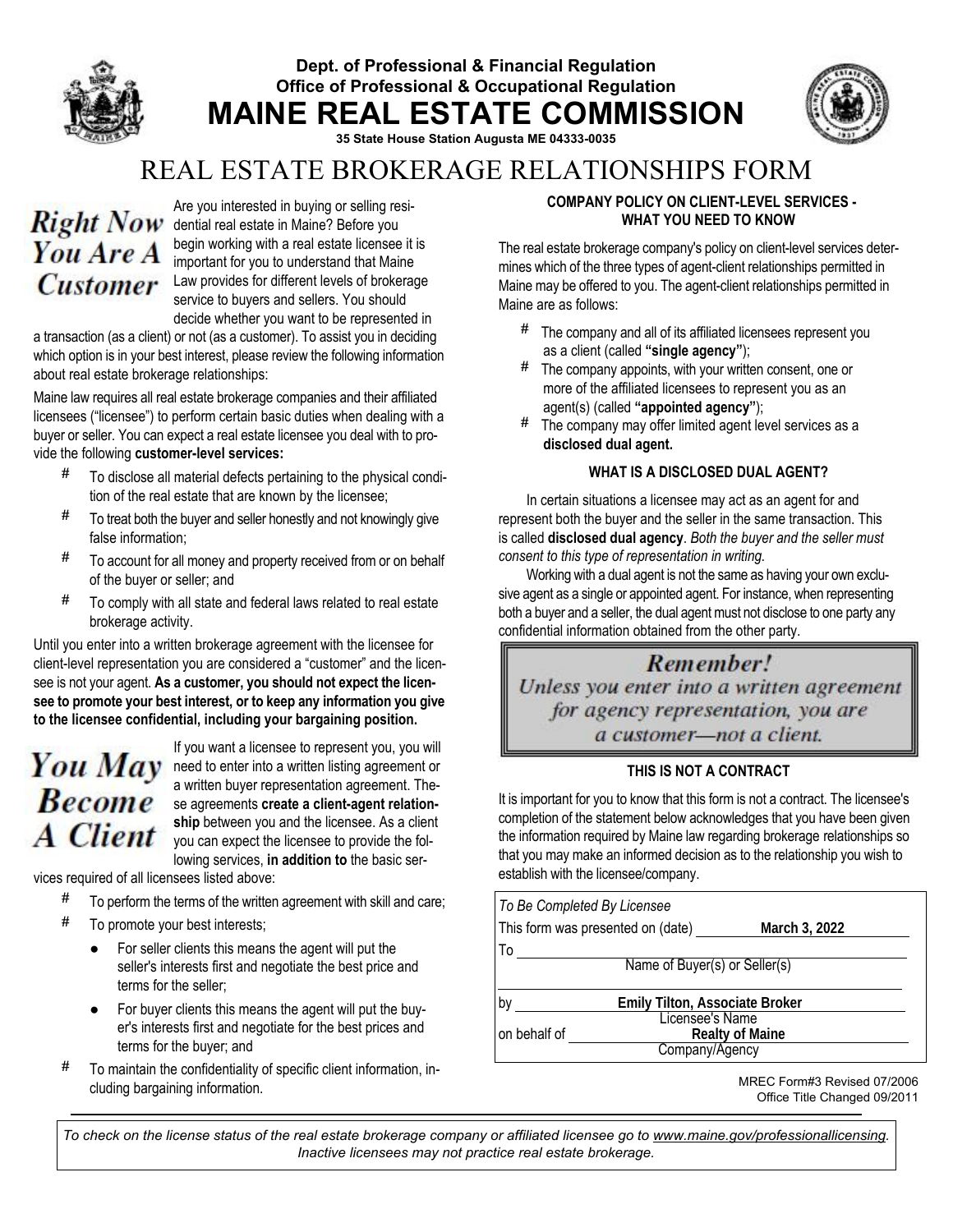| Machias                                  |     |                                   |               | <b>Valuation Report</b>                   |                                 |      |                          | 08/10/2021                    |
|------------------------------------------|-----|-----------------------------------|---------------|-------------------------------------------|---------------------------------|------|--------------------------|-------------------------------|
| Name: STEVENS, ROBERT                    |     |                                   |               |                                           |                                 |      |                          | Page 501                      |
|                                          |     |                                   |               |                                           | Map/Lot:                        |      |                          | 007-036-007                   |
| Account:                                 | 938 | Card:                             | $1$ of $1$    |                                           | Location:                       |      |                          | 444 COURT ST                  |
| Neighborhood 3                           |     | Court St - Rural                  |               |                                           |                                 |      |                          |                               |
| Zoning/Use                               |     | None                              |               |                                           |                                 |      |                          |                               |
| Topography                               |     | Level                             |               |                                           |                                 |      |                          |                               |
| <b>Utilities</b>                         |     | Drilled WellSeptic System         |               |                                           |                                 |      |                          |                               |
| <b>Street</b>                            |     | Paved                             |               |                                           |                                 |      |                          |                               |
| Reference 1                              |     |                                   |               |                                           |                                 |      |                          |                               |
| Reference 2                              |     | IN FORECLOSURE 3/2021             |               |                                           |                                 |      |                          |                               |
| Tran/Land/Bldg                           |     | 011                               |               |                                           |                                 |      |                          |                               |
| 1ST                                      |     | 2ND<br>0                          |               | 0                                         |                                 |      |                          |                               |
| Exemption(s)                             |     | 2000                              | Land Schedule | 3                                         |                                 |      |                          |                               |
|                                          |     |                                   |               | <b>Land Description</b>                   |                                 |      |                          |                               |
| Units                                    |     | Method - Description              |               | Price/Unit                                | Total Fctr                      |      | Influence                | Value                         |
| 0.52                                     |     | Acres-Homesite (Fract)            |               | 30,000.00                                 | 21,633                          | 100% |                          | 21,633                        |
| 2.00                                     | #   | -Lot Improvements                 |               | 3,000.00                                  | 6,000                           | 100% |                          | 6,000                         |
| Total Acres 0.52                         |     |                                   |               |                                           |                                 |      | Land Total               | 27,633                        |
|                                          |     | <b>Dwelling Description</b>       |               |                                           |                                 |      |                          | <b>Replacement Cost New</b>   |
| Ranch                                    |     | One Story                         |               | 960 Sqft                                  | Grade C 115                     |      | Base                     | 86,888                        |
| <b>Exterior</b><br><b>Dwelling Units</b> |     | Vinyl/Aluminum<br>1 OTHER Units-0 |               | <b>Masonry Trim</b><br>Roof Cover         | None<br><b>Asphalt Shingles</b> |      | Trim<br>Roof             | 0<br>0                        |
|                                          |     |                                   |               |                                           |                                 |      |                          | 0                             |
|                                          |     |                                   |               |                                           |                                 |      |                          | 0                             |
| Foundation                               |     | Concrete                          |               | <b>Basement</b>                           | Dry Full Bmt                    |      | <b>Basement</b>          | 0                             |
| Fin. Basement Area                       |     | None                              |               | <b>Basement Gar</b>                       | None                            |      | Fin Bsmt                 | 0                             |
| Heating                                  |     | 100% Hot Water BB                 |               | Cooling                                   | 0% None                         |      | Heat                     | 938                           |
| Rooms                                    |     | 5                                 |               |                                           |                                 |      |                          |                               |
| <b>Bedrooms</b><br><b>Baths</b>          |     | 2<br>$\mathbf{1}$                 |               | <b>Add Fixtures</b><br><b>Half Baths</b>  | 0                               |      |                          |                               |
| Attic                                    |     | None                              |               |                                           | 0                               |      | Plumbing<br><b>Attic</b> | 0<br>0                        |
| <b>FirePlaces</b>                        |     | 0                                 |               |                                           |                                 |      | Fireplace                | 0                             |
| Insulation                               |     | Full                              |               | <b>SFLA</b>                               | 960                             |      | Insulation               | 0                             |
| Unfin. Living Area                       |     | <b>NONE</b>                       |               |                                           |                                 |      | Unfinished               | 0                             |
| <b>Built Renovated</b>                   |     | <b>Kitchens</b>                   |               | <b>Dwelling Condition</b><br><b>Baths</b> | Condition                       |      | Layout                   | <b>Total</b>                  |
| 1972                                     |     | Modern<br>0                       |               | Modern                                    | Very Good                       |      | <b>Typical</b>           | 87,826                        |
| <b>Functional Obsolescence</b><br>None   |     |                                   | None          | <b>Economic Obsolescence</b>              | Phys. % Func. % Econ. %<br>87%  | 100% | 100%                     | <b>Value(Rcnld)</b><br>76,409 |
|                                          |     | <b>Accpt Land</b>                 |               | 27,600 Accepted Bldg                      |                                 |      | 76,400 Total             | 104,000                       |